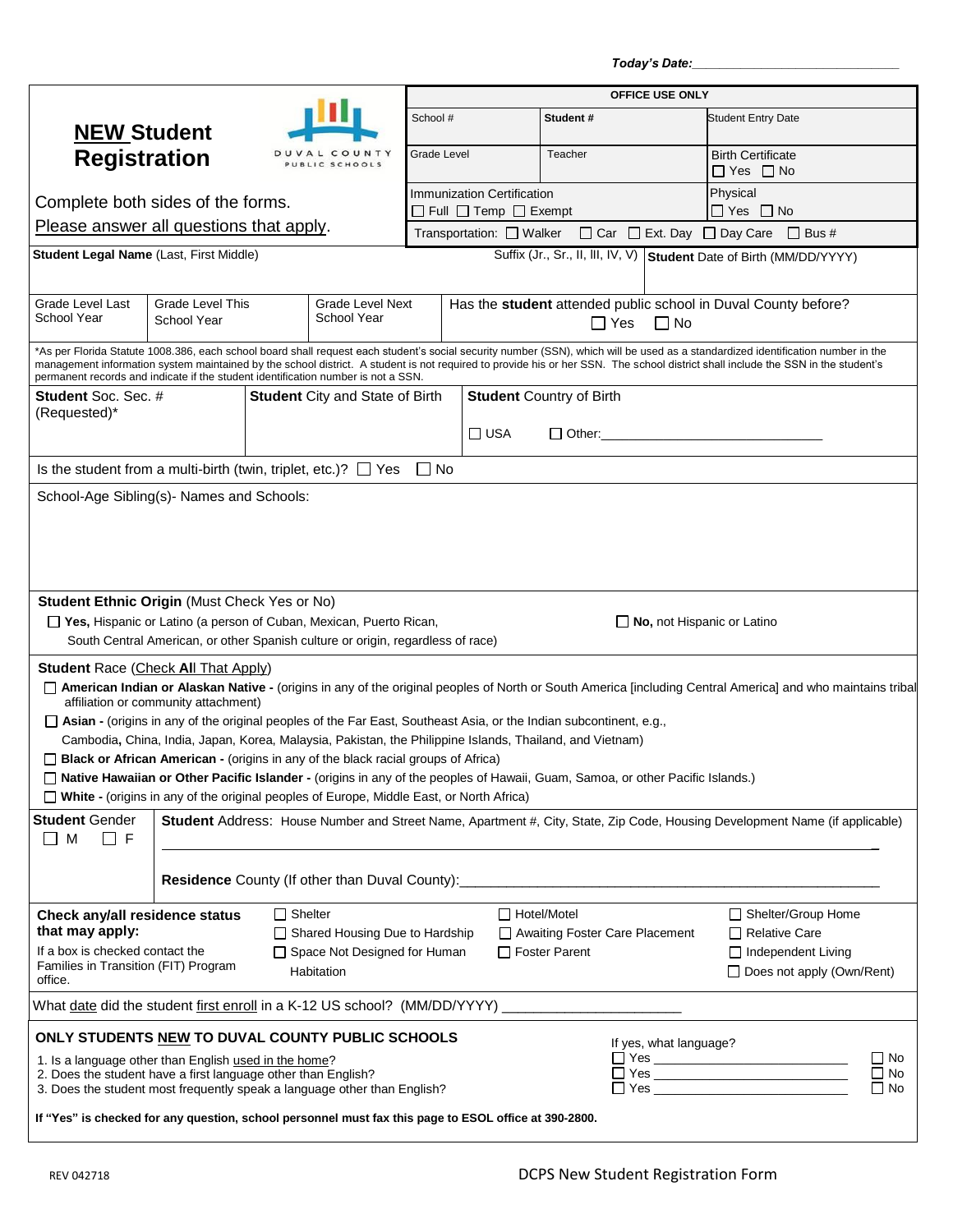$\overline{\phantom{a}}$ 

|                                                                                                           | For Students Entering Kindergarten Only - Preschool Enrollment Information (Check All Program(s) Attended)<br>□ Head Start<br>□ Did not Attend Preschool<br>$\Box$ DCPS (Title I Pre-K)<br>□ Teenage Parent Program<br>□ Private Provider VPK<br>$\Box$ Pre-K Disabilities<br>Readiness Coalition<br>□ Private Pre-K (NOT VPK)<br>$\Box$ Parent Fees<br>□ Migrant Pre-K<br>□ School District Pre-K |                                                                                                                                          |                |                                                                                                                                                                           |  |  |  |  |  |  |
|-----------------------------------------------------------------------------------------------------------|----------------------------------------------------------------------------------------------------------------------------------------------------------------------------------------------------------------------------------------------------------------------------------------------------------------------------------------------------------------------------------------------------|------------------------------------------------------------------------------------------------------------------------------------------|----------------|---------------------------------------------------------------------------------------------------------------------------------------------------------------------------|--|--|--|--|--|--|
|                                                                                                           | If Student Attended Pre-K, Name of Pre-K Provider:<br>Student Attended Pre-K, Name of Pre-K Provider:                                                                                                                                                                                                                                                                                              |                                                                                                                                          |                |                                                                                                                                                                           |  |  |  |  |  |  |
|                                                                                                           |                                                                                                                                                                                                                                                                                                                                                                                                    |                                                                                                                                          |                | Entry Disclosures (check all that apply). Please refer to Florida Statute 1006.07 (1)(b) for entry disclosure of students who receive disciplinary action.<br>State______ |  |  |  |  |  |  |
|                                                                                                           | □ Yes □ No The student has been arrested or prosecuted for a violation of a criminal statute resulting in a charge.                                                                                                                                                                                                                                                                                |                                                                                                                                          |                |                                                                                                                                                                           |  |  |  |  |  |  |
|                                                                                                           | $\Box$ Yes $\Box$ No The student has been involved with the juvenile justice system.                                                                                                                                                                                                                                                                                                               |                                                                                                                                          |                |                                                                                                                                                                           |  |  |  |  |  |  |
|                                                                                                           | PARENT/GUARDIAN INFORMATION (Please list information in order of contact priority.)                                                                                                                                                                                                                                                                                                                |                                                                                                                                          |                |                                                                                                                                                                           |  |  |  |  |  |  |
|                                                                                                           | <b>First and Last Name</b>                                                                                                                                                                                                                                                                                                                                                                         |                                                                                                                                          |                | Relationship to Student:<br>$\Box$ Mother<br>$\Box$ Father<br>$\Box$ Foster Parent<br>□ Stepmother □ Stepfather<br>□ Legal Guardian                                       |  |  |  |  |  |  |
| GUARDIAN<br>Address if Not the Same as Student (House #, Street Name, Apartment #, City, State, Zip Code) |                                                                                                                                                                                                                                                                                                                                                                                                    |                                                                                                                                          |                |                                                                                                                                                                           |  |  |  |  |  |  |
| <b>PARENT OR</b>                                                                                          | Primary Telephone □ Home □ Cell                                                                                                                                                                                                                                                                                                                                                                    | Secondary Telephone □ Home □ Cell                                                                                                        |                | Work Telephone                                                                                                                                                            |  |  |  |  |  |  |
|                                                                                                           | Accept SMS Text Messages on Cell Phone(s)**<br>$\Box$ Yes $\Box$ No                                                                                                                                                                                                                                                                                                                                |                                                                                                                                          | E-mail Address |                                                                                                                                                                           |  |  |  |  |  |  |
|                                                                                                           | First and Last Name                                                                                                                                                                                                                                                                                                                                                                                | Relationship to Student:<br>$\Box$ Mother<br>$\Box$ Father<br>□ Foster Parent<br>$\Box$ Stepmother $\Box$ Stepfather<br>□ Legal Guardian |                |                                                                                                                                                                           |  |  |  |  |  |  |
| GUARDIAN<br>Address if Not the Same as Student (House #, Street Name, Apartment #, City, State, Zip Code) |                                                                                                                                                                                                                                                                                                                                                                                                    |                                                                                                                                          |                |                                                                                                                                                                           |  |  |  |  |  |  |
| <b>ARENT OR</b>                                                                                           | Primary Telephone □ Home □ Cell<br>Secondary Telephone □ Home □ Cell<br>E-mail Address<br>Accept SMS Text Messages on Cell Phone(s)**<br>$\Box$ Yes $\Box$ No                                                                                                                                                                                                                                      |                                                                                                                                          |                | Work Telephone                                                                                                                                                            |  |  |  |  |  |  |
| ௨                                                                                                         |                                                                                                                                                                                                                                                                                                                                                                                                    |                                                                                                                                          |                |                                                                                                                                                                           |  |  |  |  |  |  |
|                                                                                                           | <b>EDUCATIONAL SURROGATE INFORMATION (if applicable)</b>                                                                                                                                                                                                                                                                                                                                           |                                                                                                                                          |                |                                                                                                                                                                           |  |  |  |  |  |  |
|                                                                                                           | <b>First and Last Name</b>                                                                                                                                                                                                                                                                                                                                                                         |                                                                                                                                          |                |                                                                                                                                                                           |  |  |  |  |  |  |
|                                                                                                           | Address if Not the Same as Student (House #, Street Name, Apartment #, City, State, Zip Code)                                                                                                                                                                                                                                                                                                      |                                                                                                                                          |                |                                                                                                                                                                           |  |  |  |  |  |  |
| EDUCATIONAL SURROGATE<br>(IF APPLICABLE)                                                                  | Primary Telephone □ Home □ Cell                                                                                                                                                                                                                                                                                                                                                                    | Secondary Telephone [ Home [ Cell                                                                                                        |                | Work Telephone                                                                                                                                                            |  |  |  |  |  |  |
|                                                                                                           | Accept SMS Text Messages on Cell Phone(s)**<br>$\square$ No<br>$\Box$ Yes                                                                                                                                                                                                                                                                                                                          |                                                                                                                                          | E-mail Address |                                                                                                                                                                           |  |  |  |  |  |  |
|                                                                                                           | Student Residence Information Indicate with Whom the Student Lives (Check Only One):<br>□ Both Parents<br>Parent and Step-Parent<br>$\Box$ Mother<br>$\Box$ Father<br>$\Box$ Legal Guardian<br>$\Box$ Other:<br>Not in Physical Custody of Parent/Guardian (Unaccompanied Youth)<br>∐ Yes<br>$\Box$ No                                                                                             |                                                                                                                                          |                |                                                                                                                                                                           |  |  |  |  |  |  |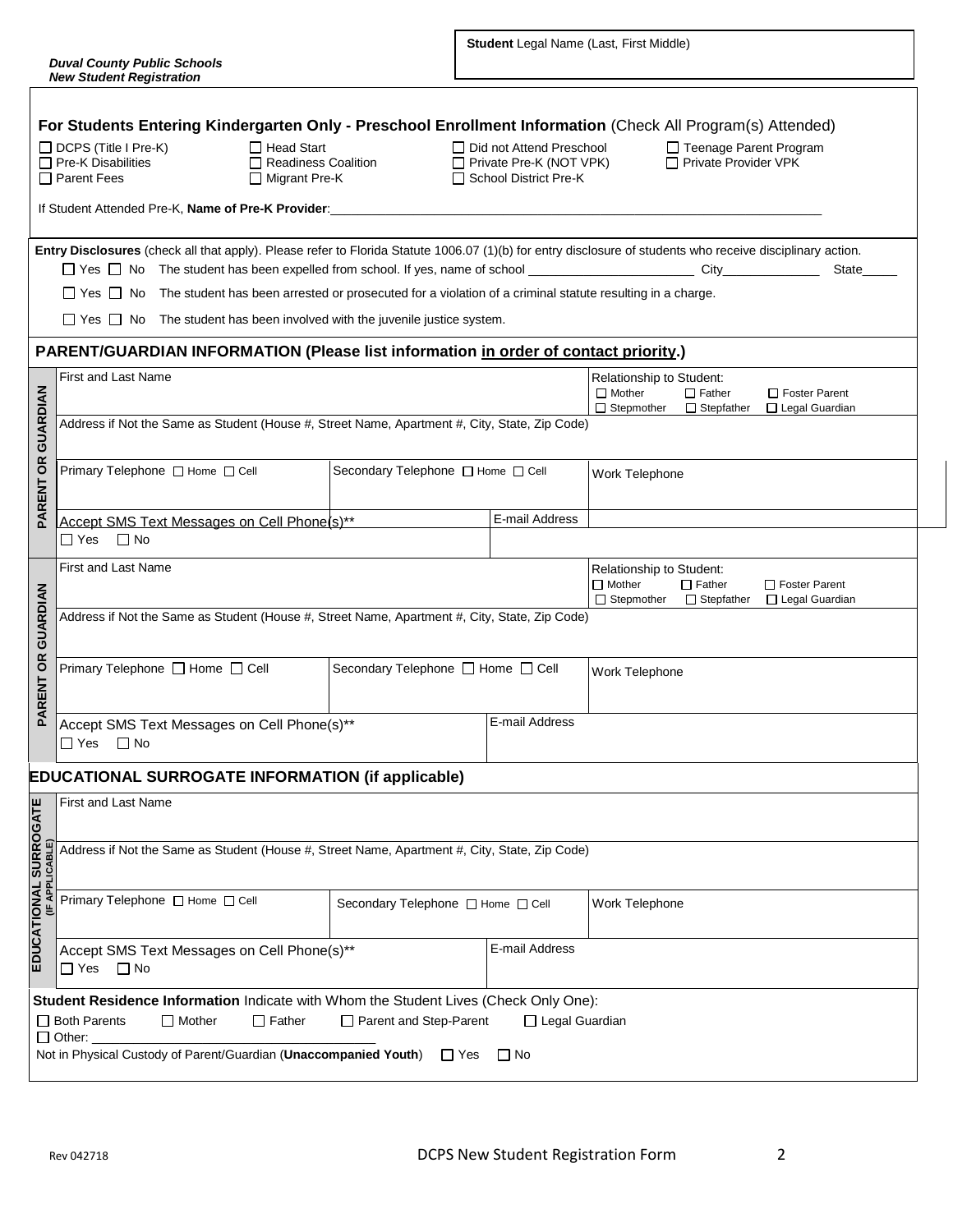**Student** Legal Name (Last, First Middle)

| Is the student a teen parent? $\Box$ Yes $\Box$                                                                   | No        |               |                                                                                                                   |                                                                                               |               |  |  |
|-------------------------------------------------------------------------------------------------------------------|-----------|---------------|-------------------------------------------------------------------------------------------------------------------|-----------------------------------------------------------------------------------------------|---------------|--|--|
| Is the student enrolled with the Teen Parent Service Center? $\Box$ Yes $\Box$ No                                 |           |               |                                                                                                                   |                                                                                               |               |  |  |
| Is the student interested in attending a Comprehensive Teen Parent Program? $\Box$ Yes $\Box$ No                  |           |               |                                                                                                                   |                                                                                               |               |  |  |
| If "Yes" is checked for any question, contact the Teen Parent Center office at 904-390-2050                       |           |               |                                                                                                                   |                                                                                               |               |  |  |
| If "Yes" to any of the questions above, provide the name(s) and date of<br>birth of the teen parent's child(ren): |           |               | If "Yes" to any of the questions above, provide the name(s) and date of<br>birth of the teen parent's child(ren): |                                                                                               |               |  |  |
| Child's First Name                                                                                                | Last Name | Date of birth | 3.<br>Child's First Name                                                                                          | Last Name                                                                                     | Date of birth |  |  |
|                                                                                                                   |           |               | 4.                                                                                                                |                                                                                               |               |  |  |
| Child's First Name                                                                                                | Last Name | Date of birth | Child's First Name                                                                                                | Last Name                                                                                     | Date of birth |  |  |
| <b>STUDENT EDUCATION INFORMATION</b>                                                                              |           |               |                                                                                                                   | <b>School</b> Type (check one only)                                                           |               |  |  |
| <b>Name of Last School Attended</b>                                                                               |           |               | Telephone of Last School Attended                                                                                 | $\Box$ Public (charter schools included)<br>$\Box$ Drivete $\Box$ Dre K $\Box$ Heme Education |               |  |  |

|                                                                                                                                                                                                                                                                                                                             |                                       | $\Box$ Pre-K<br>□ Home Education<br>$\Box$ Private              |  |  |  |  |  |
|-----------------------------------------------------------------------------------------------------------------------------------------------------------------------------------------------------------------------------------------------------------------------------------------------------------------------------|---------------------------------------|-----------------------------------------------------------------|--|--|--|--|--|
| City, State of Last School Attended                                                                                                                                                                                                                                                                                         | <b>County of Last School Attended</b> | Country of Last School Attended:<br>$\Box$ USA<br>$\Box$ Other: |  |  |  |  |  |
| <b>Educational Plan:</b> Check any that apply. Provide a copy of the current plan(s) with this registration.                                                                                                                                                                                                                |                                       |                                                                 |  |  |  |  |  |
| Individual Education Plan (IEP) $\Box$ 504 Plan<br>□ Private School Services Plan<br>$\Box$ Education Plan (Gifted only)                                                                                                                                                                                                    |                                       |                                                                 |  |  |  |  |  |
| Has the parent/guardian worked in agriculture or fishing? $\Box$ Yes $\Box$ No                                                                                                                                                                                                                                              |                                       |                                                                 |  |  |  |  |  |
| Is either parent or guardian an Active Duty Member of the Uniformed Services? $\Box$ Yes $\Box$ No                                                                                                                                                                                                                          |                                       |                                                                 |  |  |  |  |  |
| <b>MILITARY FAMILIES (Interstate Compact):</b> Please check below to indicate which description applies to your child. Florida Statutes<br>describe military family students as children of the following:                                                                                                                  |                                       |                                                                 |  |  |  |  |  |
| □ Active duty members of the uniformed services, including members of the National Guard and Reserve on active-duty orders (pursuant<br>to 10 USC § 1209 and 1211)<br>□ Members of the uniformed services who were severely injured and medically discharged (the medical discharge must have been less<br>than 1 year ago) |                                       |                                                                 |  |  |  |  |  |
| $\Box$ Veterans of the uniformed services who retired (the retirement must have been less than 1 year ago)<br>□ Members of the uniformed services who dies while on active duty, or as a result of injuries sustained while on active duty (the death must<br>have occurred less than 1 year ago)                           |                                       |                                                                 |  |  |  |  |  |
| If your family structure is not included in one of the categories listed above, please mark the following statement:<br>$\Box$ My child is not a military family student                                                                                                                                                    |                                       |                                                                 |  |  |  |  |  |
| Is either parent or guardian a civilian or contractor who works or lives on Federal property (Federal Impact Aid)?                                                                                                                                                                                                          |                                       |                                                                 |  |  |  |  |  |
| $\Box$ Yes<br>No.                                                                                                                                                                                                                                                                                                           |                                       |                                                                 |  |  |  |  |  |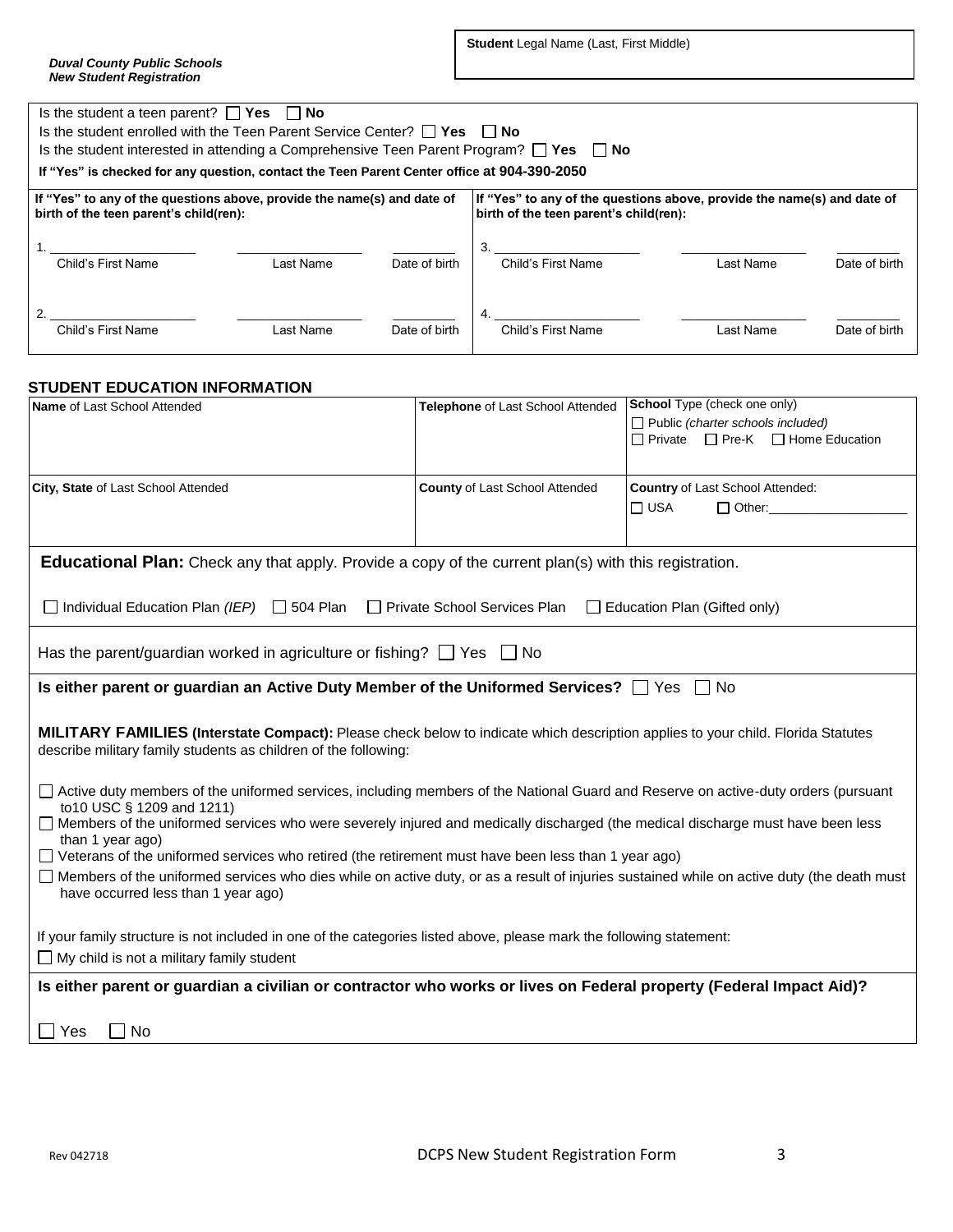| <b>IMPORTANT: EVERYONE MUST ANSWER QUESTIONS A-D BELOW</b>                                                                                                                                                                                                                                                                                                                                                                                                                                                                                                                                                                                                                                                                                                                                                                                                                                                                                                                                                                                                                                                                    |            |           |                     |  |  |  |  |  |
|-------------------------------------------------------------------------------------------------------------------------------------------------------------------------------------------------------------------------------------------------------------------------------------------------------------------------------------------------------------------------------------------------------------------------------------------------------------------------------------------------------------------------------------------------------------------------------------------------------------------------------------------------------------------------------------------------------------------------------------------------------------------------------------------------------------------------------------------------------------------------------------------------------------------------------------------------------------------------------------------------------------------------------------------------------------------------------------------------------------------------------|------------|-----------|---------------------|--|--|--|--|--|
| A. Is there a Court Order barring either parent from removing the student from school?<br>If yes, provide school with a copy of the most current Court Order.                                                                                                                                                                                                                                                                                                                                                                                                                                                                                                                                                                                                                                                                                                                                                                                                                                                                                                                                                                 | $\Box$ Yes | ∣ ∣No     | $\Box$ N/A          |  |  |  |  |  |
| If divorced or separated:<br>B. Do parents have shared (or joint) parental rights and responsibilities?<br>Please provide the school with a copy of the Court Order that defines either parent's parental rights or<br>responsibilities regarding the student.                                                                                                                                                                                                                                                                                                                                                                                                                                                                                                                                                                                                                                                                                                                                                                                                                                                                | $\Box$ Yes | $\Box$ No | I I N/A             |  |  |  |  |  |
| C. Does either parent have final decision-making authority regarding educational decisions<br>for the student? If yes, provide the school with a copy of the Court Order stating that one parent has<br>final parental decision-making authority regarding education.                                                                                                                                                                                                                                                                                                                                                                                                                                                                                                                                                                                                                                                                                                                                                                                                                                                         | $\Box$ Yes | $\Box$ No | N/A<br>$\mathsf{L}$ |  |  |  |  |  |
| D. Is there a Temporary Restraining Order, Permanent Restraining Order, Order of No Contact,<br>or other Court Order that restricts or impacts access to the student by anyone, including a parent?<br>If yes, provide the school with a copy of the most current Court Order.                                                                                                                                                                                                                                                                                                                                                                                                                                                                                                                                                                                                                                                                                                                                                                                                                                                | $\Box$ Yes | ∣ ∣No     | N/A<br>$\perp$      |  |  |  |  |  |
| <b>HEALTH INFORMATION</b>                                                                                                                                                                                                                                                                                                                                                                                                                                                                                                                                                                                                                                                                                                                                                                                                                                                                                                                                                                                                                                                                                                     |            |           |                     |  |  |  |  |  |
| Do you have health insurance for your child?<br>$\Box$ No<br>∣ ∣ Yes                                                                                                                                                                                                                                                                                                                                                                                                                                                                                                                                                                                                                                                                                                                                                                                                                                                                                                                                                                                                                                                          |            |           |                     |  |  |  |  |  |
| Would you like to be contacted about obtaining affordable health insurance? $\Box$ Yes $\Box$ No                                                                                                                                                                                                                                                                                                                                                                                                                                                                                                                                                                                                                                                                                                                                                                                                                                                                                                                                                                                                                              |            |           |                     |  |  |  |  |  |
| AHCA Authorization to Release Information: Duval County Public Schools is authorized to release my child's information, for health/medical<br>related services s/he may receive or may have previously received at school, to the Agency for Health Care Administration and/or Billing Agent for<br>the purpose of tracking, billing, and receipt of Medicaid reimbursement for those services. I understand that the provision of services required for a<br>Free Appropriate Public Education to an eligible student under the Individuals with Disabilities Education Act will be provided at no cost. I understand<br>and agree that Duval County Public Schools may access parent/student's public benefits/insurance to pay for services required under Rules 6A-<br>6.03011 through 6A-6.0361, FAC. Access to those benefits will not decrease the available coverage/benefits or result in the family paying for<br>services that would otherwise be covered and may be required outside of the time the student is in school. Nor will there be an increase in premiums<br>or discontinuation of benefits/insurance. |            |           |                     |  |  |  |  |  |
| Parent/Guardian/Surrogate Signature<br>Date                                                                                                                                                                                                                                                                                                                                                                                                                                                                                                                                                                                                                                                                                                                                                                                                                                                                                                                                                                                                                                                                                   |            |           |                     |  |  |  |  |  |
| Read the following carefully. Check appropriate box below statement and sign below.                                                                                                                                                                                                                                                                                                                                                                                                                                                                                                                                                                                                                                                                                                                                                                                                                                                                                                                                                                                                                                           |            |           |                     |  |  |  |  |  |
| Student Media Release: I hereby authorize the videotaping/filming/photography of my child, and/or the release of his/her name and<br>achievement(s) for publishing (print, World Wide Web) and/or broadcasting purposes. I also consent to the showing of<br>video/film/photographs to any person. I understand that the Duval County School District is not a party to outside organizations'<br>photography/filming/video production and will hold Duval County Public Schools and its employees harmless from any liability in<br>connection with a production not produced internally by Duval County Public Schools.                                                                                                                                                                                                                                                                                                                                                                                                                                                                                                     |            |           |                     |  |  |  |  |  |
| $\Box$ I consent<br>$\Box$ I do not consent                                                                                                                                                                                                                                                                                                                                                                                                                                                                                                                                                                                                                                                                                                                                                                                                                                                                                                                                                                                                                                                                                   |            |           |                     |  |  |  |  |  |
| Notice of Technology Acceptable Use Policy for Students: Your child may have access to many school-related activities and District<br>technology resources, including the internet. Internet access at your child's school is filtered, monitored and is compliant with the Child<br>Internet Protection Act (CIPA) and School Board Policy. Your child will be required to follow the Acceptable Use Policy and guidelines that<br>are stated in Board Policy, the referenced Manual, and be bound to those terms. There is NO expectation of privacy while utilizing the<br>DCPS network, computers, or any device attached to the network. Before your child uses these District resources, he/she will read, be<br>read to, and/or have the documents explained to him/her.                                                                                                                                                                                                                                                                                                                                               |            |           |                     |  |  |  |  |  |
| You are invited to read this Policy. If you need assistance, you may ask the school for assistance. The policy is available at:                                                                                                                                                                                                                                                                                                                                                                                                                                                                                                                                                                                                                                                                                                                                                                                                                                                                                                                                                                                               |            |           |                     |  |  |  |  |  |